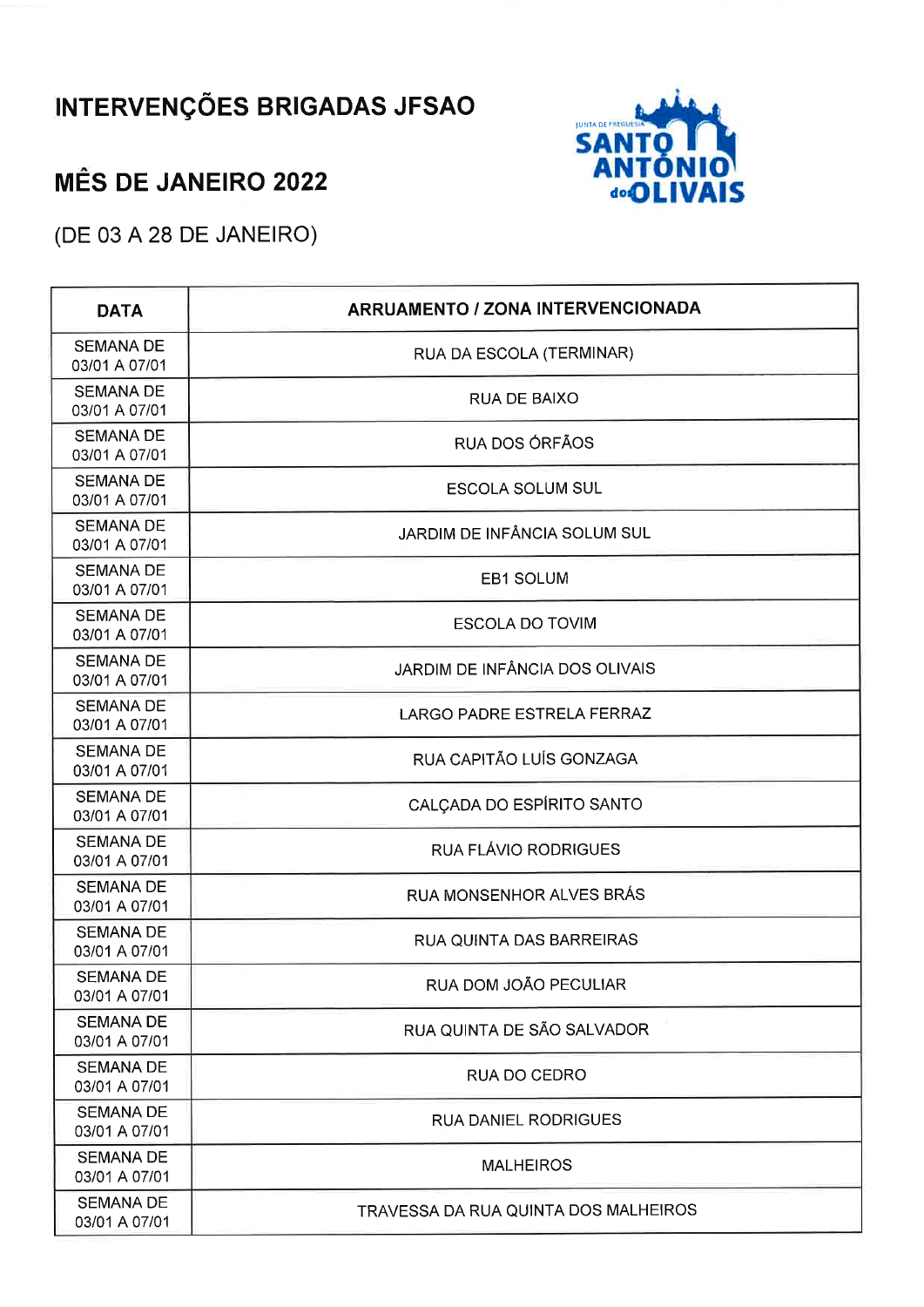| <b>SEMANA DE</b><br>03/01 A 07/01 | BAIRRO CAIXA DE PREVIDÊNCIA (BAIRRO NORTON DE MATOS) |
|-----------------------------------|------------------------------------------------------|
| <b>SEMANA DE</b><br>03/01 A 07/01 | TALUDES DA RUA DE ANGOLA                             |
| <b>SEMANA DE</b><br>03/01 A 07/01 | TALUDES DE S. JOSÉ                                   |
| <b>SEMANA DE</b><br>10/01 A 14/01 | RUA DA BARBEIRA                                      |
| <b>SEMANA DE</b><br>10/01 A 14/01 | LARGO DO MOSTEIRO DE CELAS                           |
| <b>SEMANA DE</b><br>10/01 A 14/01 | RUA DO MANSO PRETO                                   |
| <b>SEMANA DE</b><br>10/01 A 14/01 | JARDIM DE INFÂNCIA DA SOLUM                          |
| <b>SEMANA DE</b><br>10/01 A 14/01 | LADEIRA DE CHÃO DO BISPO                             |
| <b>SEMANA DE</b><br>10/01 A 14/01 | RUA ALBERTO JOSÉ PESSOA                              |
| <b>SEMANA DE</b><br>10/01 A 14/01 | <b>LARGO PADRE ESTRELA FERRAZ</b>                    |
| <b>SEMANA DE</b><br>10/01 A 14/01 | RUA CAPITÃO LUÍS GONZAGA                             |
| <b>SEMANA DE</b><br>10/01 A 14/01 | CALÇADA DO ESPÍRITO SANTO                            |
| <b>SEMANA DE</b><br>10/01 A 14/01 | RUA FLÁVIO RODRIGUES                                 |
| <b>SEMANA DE</b><br>10/01 A 14/01 | JARDIM DA IGREJA DE SANTO ANTÓNIO DOS OLIVAIS        |
| <b>SEMANA DE</b><br>10/01 A 14/01 | RUA SÁ CARNEIRO                                      |
| <b>SEMANA DE</b><br>10/01 A 14/01 | RUA QUINTA DO BELMONTE                               |
| <b>SEMANA DE</b><br>10/01 A 14/01 | CHÃO DO BISPO                                        |
| <b>SEMANA DE</b><br>10/01 A 14/01 | RUA DR. JOSÉ SIMÕES                                  |
| <b>SEMANA DE</b><br>10/01 A 14/01 | RUA E TRAVESSA 6 DE OUTUBRO                          |
| <b>SEMANA DE</b><br>10/01 A 14/01 | LARGO DA EIRA                                        |
| <b>SEMANA DE</b><br>10/01 A 14/01 | <b>RUA DA CAPELA</b>                                 |
| <b>SEMANA DE</b><br>10/01 A 14/01 | RUA E TRAVESSA REIS ALVES                            |
| <b>SEMANA DE</b><br>10/01 A 14/01 | PRAÇA DA EIRA                                        |
| <b>SEMANA DE</b><br>10/01 A 14/01 | <b>RUA DA FONTE NOVA</b>                             |
| <b>SEMANA DE</b><br>10/01 A 14/01 | RUA ANTÓNIO MAIA                                     |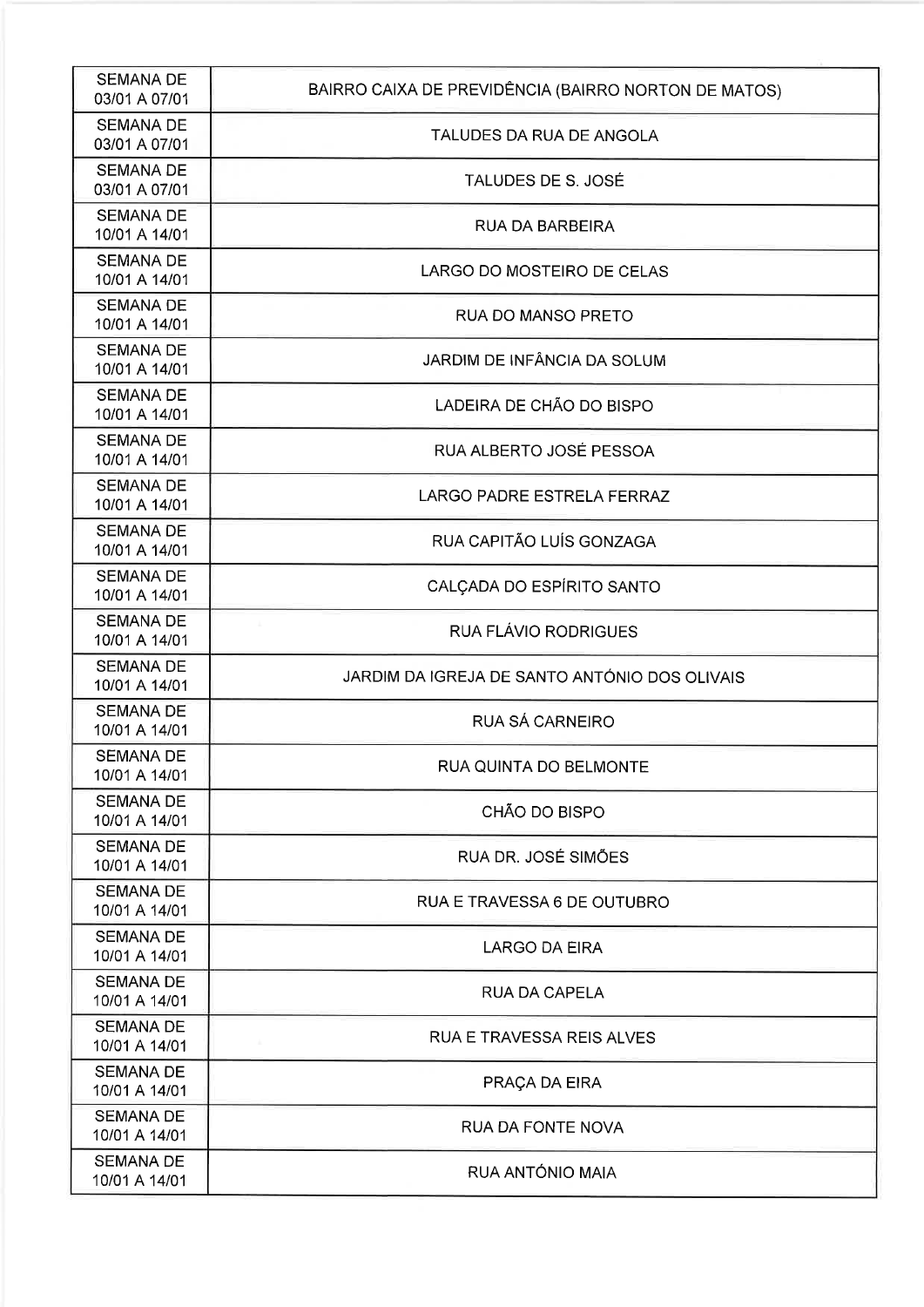| <b>SEMANA DE</b><br>10/01 A 14/01 | RUA VOLTA DO CARRO                                               |
|-----------------------------------|------------------------------------------------------------------|
| <b>SEMANA DE</b><br>10/01 A 14/01 | RUA DO CABEÇO                                                    |
| <b>SEMANA DE</b><br>10/01 A 14/01 | RUA INFANTA DONA MARIA                                           |
| <b>SEMANA DE</b><br>10/01 A 14/01 | <b>RUA CAROLINA MICHAELLIS</b>                                   |
| <b>SEMANA DE</b><br>17/01 A 21/01 | RUA ANTÓNIO PRIOR DO CRATO                                       |
| <b>SEMANA DE</b><br>17/01 A 21/01 | RUA JOAQUIM FERREIRA GOMES                                       |
| <b>SEMANA DE</b><br>17/01 A 21/01 | RUA ANTÓNIO GEDEÃO                                               |
| <b>SEMANA DE</b><br>17/01 A 21/01 | <b>RUA VICENTE PINDELA</b>                                       |
| <b>SEMANA DE</b><br>17/01 A 21/01 | ESTACIONAMENTO DA RUA ANTÓNIO NOGUEIRA GONÇALVES (QTA DA LOMBA)  |
| <b>SEMANA DE</b><br>17/01 A 21/01 | LARGO PADRE ESTRELA FERRAZ                                       |
| <b>SEMANA DE</b><br>17/01 A 21/01 | RUA CAPITÃO LUÍS GONZAGA                                         |
| <b>SEMANA DE</b><br>17/01 A 21/01 | CALÇADA DO ESPÍRITO SANTO                                        |
| <b>SEMANA DE</b><br>17/01 A 21/01 | RUA FLÁVIO RODRIGUES                                             |
| <b>SEMANA DE</b><br>17/01 A 21/01 | ESCADAS E TERRENO AO LADO DA SEDE DA JUNTA DE FREGUESIA          |
| <b>SEMANA DE</b><br>17/01 A 21/01 | RUA DOS TRABALHADORES                                            |
| <b>SEMANA DE</b><br>17/01 A 21/01 | URBANIZAÇÃO TAMONTE                                              |
| <b>SEMANA DE</b><br>17/01 A 21/01 | RUA DAMIÃO DE GÓIS                                               |
| <b>SEMANA DE</b><br>17/01 A 21/01 | ESCADAS DE LIGAÇÃO CHÃO DO BISPO                                 |
| <b>SEMANA DE</b><br>17/01 A 21/01 | RUA FRANCISCO SALGADO ZENHA                                      |
| <b>SEMANA DE</b><br>17/01 A 21/01 | RUA JOÃO DE BARROS                                               |
| <b>SEMANA DE</b><br>17/01 A 21/01 | TALUDE DA RUA OCTAVIANO DE SÁ                                    |
| <b>SEMANA DE</b><br>17/01 A 21/01 | ESPAÇOS VERDES NAS TRASEIRAS DA ESCOLA DO BAIRRO NORTON DE MATOS |
| <b>SEMANA DE</b><br>24/01 A 28/01 | PINHAL DA RUA VICENTE PINDELA                                    |
| <b>SEMANA DE</b><br>24/01 A 28/01 | LADEIRA DA PORTELADINHA                                          |
| <b>SEMANA DE</b><br>24/01 A 28/01 | RUA JORGE COLAÇO                                                 |